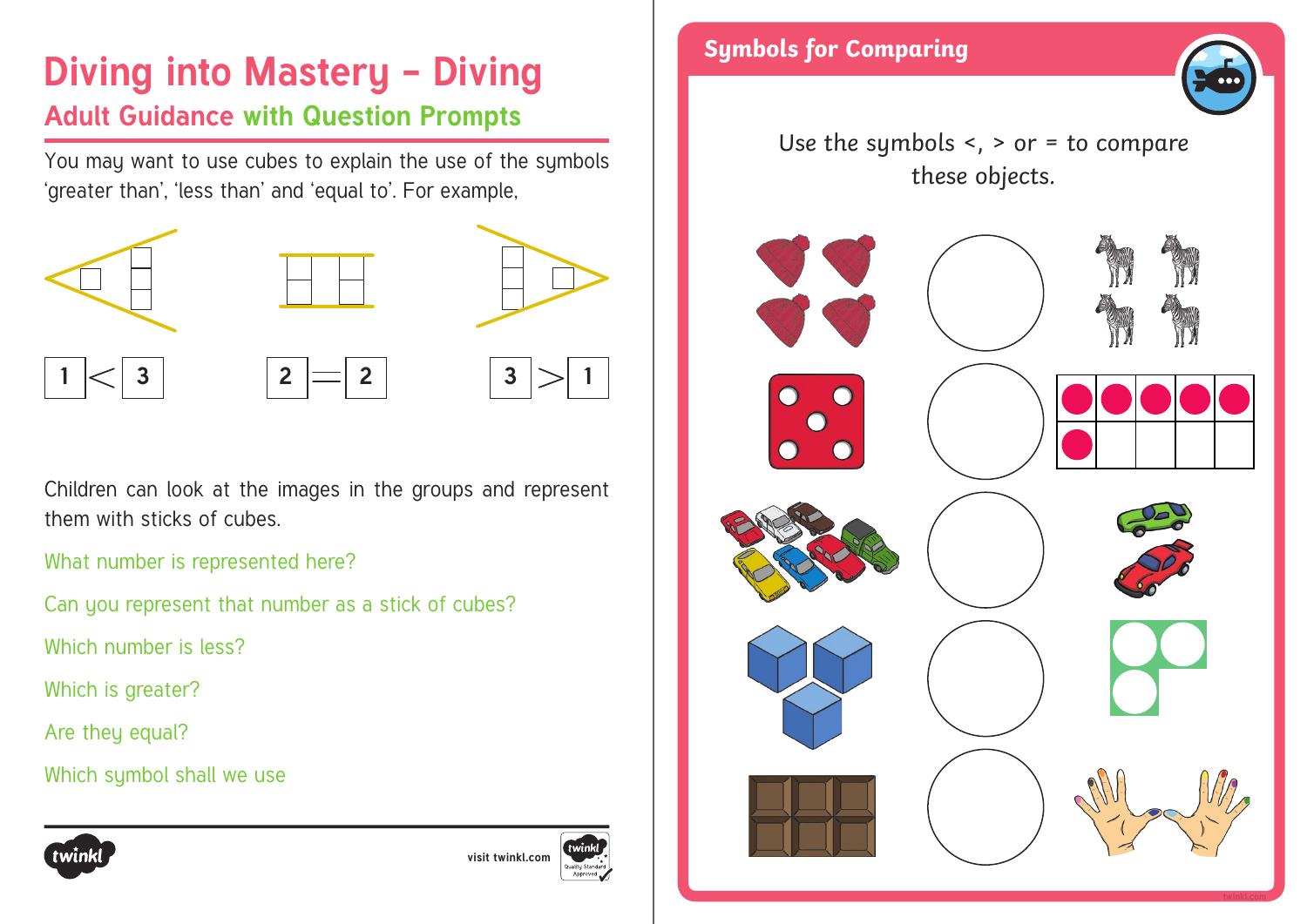# **Diving into Mastery - Deeper** Symbols for Comparing **Adult Guidance with Question Prompts**

Children reason about whether the symbols have been used correctly. Children can look at the images in the groups and represent them with sticks of cubes if they find that helpful.

### What numbers are represented here?

- Can you represent that number as a stick of cubes?
- What symbol has Alex used?
- Has he used the correct symbol?
- Can you explain why/why not?
- What symbol should Alex have used? Why?



Alex has used symbols to compare these objects. Is he correct?



Explain your answer in a full sentence.